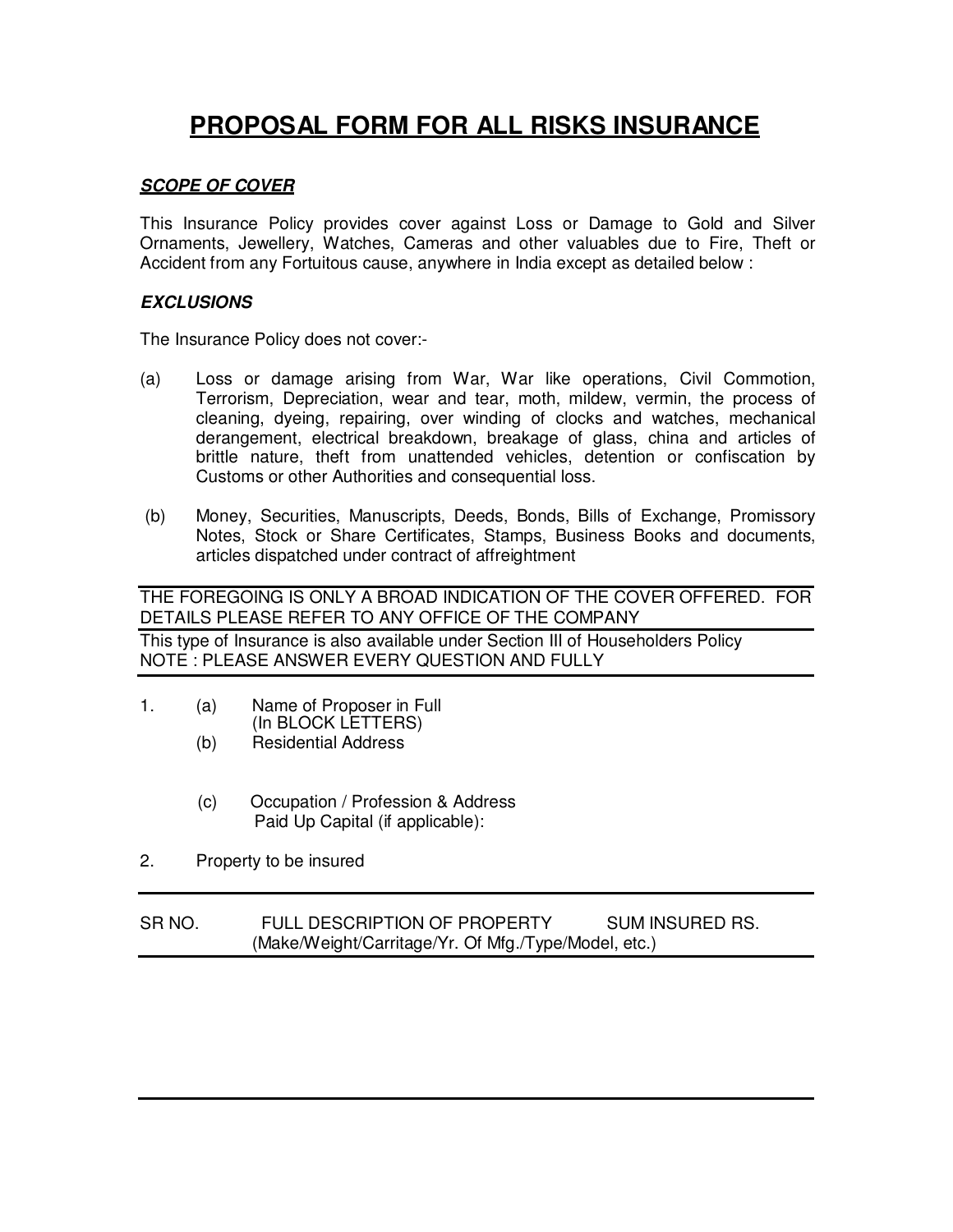(Ensure that the property is correctly described and insured for full value to get adequate Indemnity)

| 3. Has Jewellery been recently examined and<br>valued by an approved Valuer? If so,<br>furnish the Valuation Certificate.<br>4. Whether cover is also required out-side India.<br>If yes, give details:<br>5. Is the risk currently insured against Fire?<br>Theft or All Risks? If so, please state:<br>Name of the Company<br>(a)<br>(b) Policy No. & Period<br>6. (a) Have you suffered any loss or damage<br>to Jewellery and/or valuables in the past? |                  |                      |
|-------------------------------------------------------------------------------------------------------------------------------------------------------------------------------------------------------------------------------------------------------------------------------------------------------------------------------------------------------------------------------------------------------------------------------------------------------------|------------------|----------------------|
| (irrespective of whether insured or not)                                                                                                                                                                                                                                                                                                                                                                                                                    |                  |                      |
| (b) If so, give full details thereof as under                                                                                                                                                                                                                                                                                                                                                                                                               |                  |                      |
| Date of Occurrence Details of Loss                                                                                                                                                                                                                                                                                                                                                                                                                          | Amt. of Loss Rs. | Name of the Insurers |
|                                                                                                                                                                                                                                                                                                                                                                                                                                                             |                  |                      |

| 7. Has any Company in respect of All Risks Insurance      |
|-----------------------------------------------------------|
| (a) Declined your Proposal?                               |
| (b) Cancelled or refused to renew your Policy?            |
| (c) Accepted your proposal on special terms & conditions? |
|                                                           |

Period of Insurance FROM \_\_ TO\_

I/We do hereby declare that the above statements and answers are true and that I/We have not withheld any information whatsoever regarding the proposal. I/We agree that this proposal and declaration shall be the basis of the contract between me/us and the Insurer, who's Policy for the Insurance proposed is acceptable to me/us. I/We undertake to exercise all ordinary and reasonable precautions for safety of the property as if it were uninsured.

# **PLACE:**

# **Signature of Proposer**

- Note 1.The liability of the company does not commence until the proposal has been accepted by the Company and full premium paid.
	- 2. If space is found insufficient, please attach separate sheets for details.